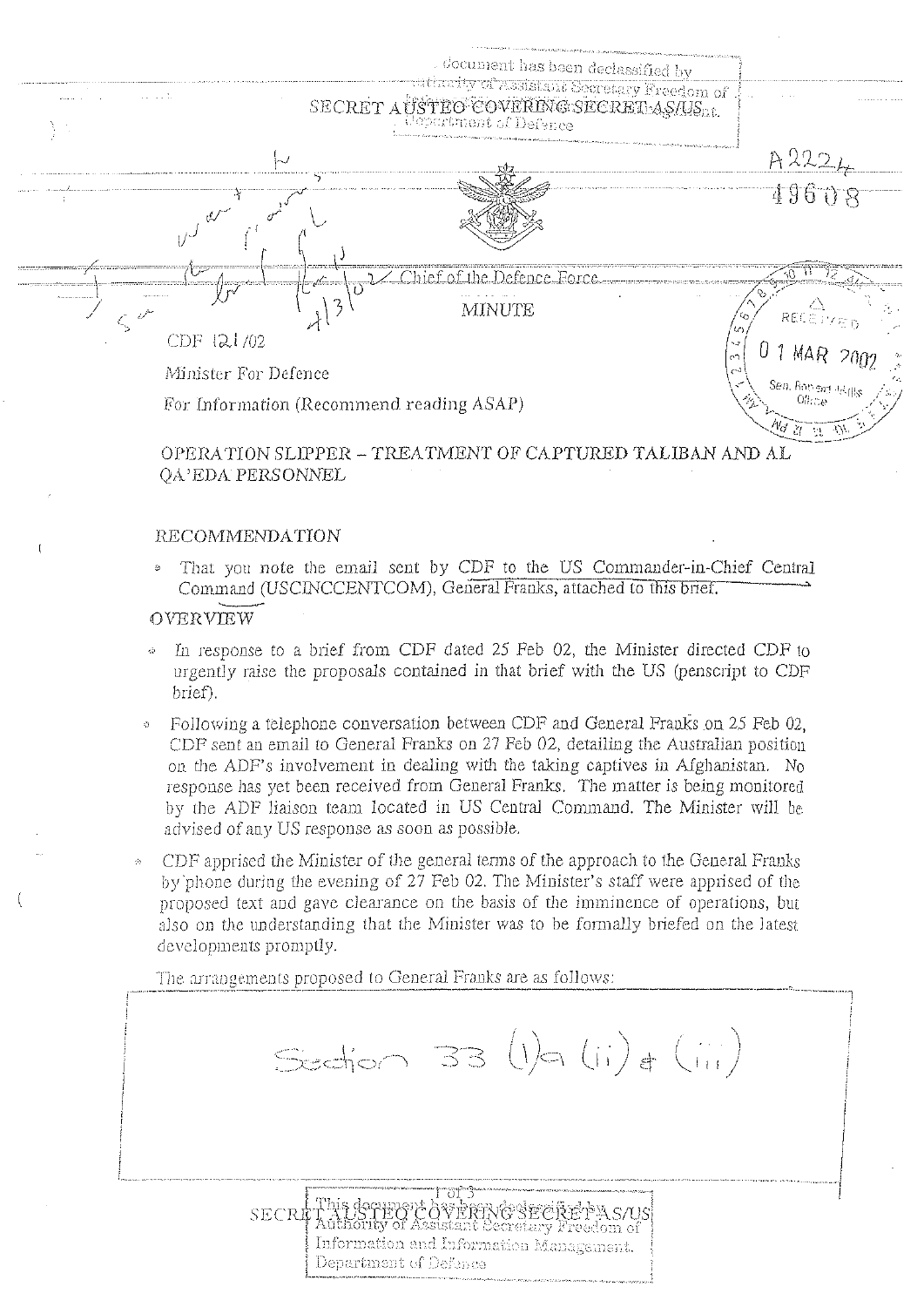This document has been declassified by SECRET AUSTROLOUNDER VERMOSEGRET AS/US Department of Defence  $\lambda \rightarrow \lambda$  $S = str - 33 (1) (s) (i) f (ii)$ 

- <sup>o</sup> <sup>1</sup>The brief for NSC is being prepared. As part of this process, it is envisaged that the AG's Department will provide further advice on salient issues.
- DFAT have been asked to send a copy of CDF's email to Ambassador Thawley at the Embassy of Australia in Washington. Once DFAT advise that this is done, an information copy will be provided to Head Australian Defence Staff (Washington).